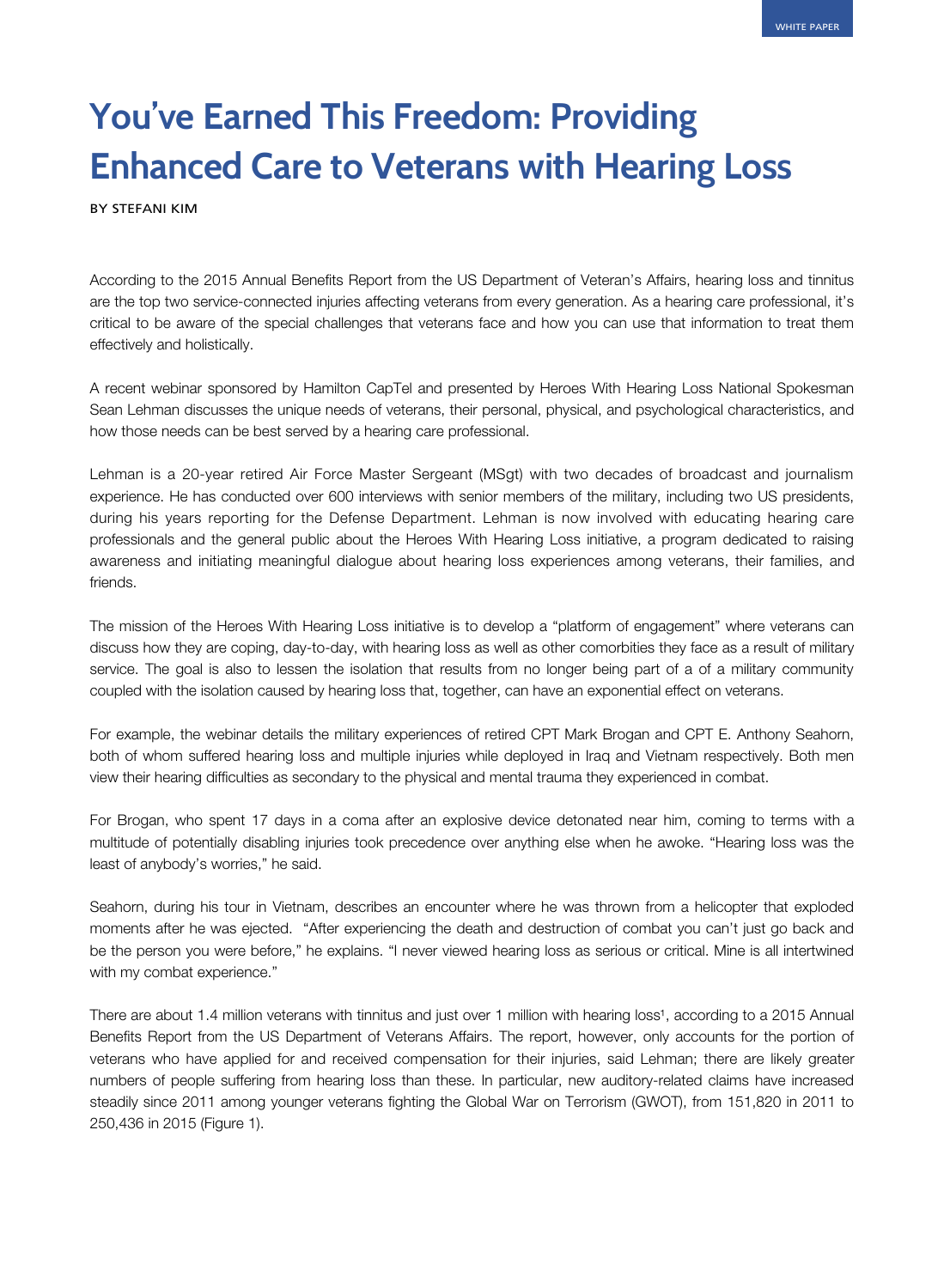Other factors that may affect how hearing care professionals tailor their care for veterans include the prevalence of underlying health issues for this population, who are more likely than non-veterans to report two or more chronic conditions (which can sometimes be hidden) as well as serious psychological distress—both of which can impact hearing loss. Lehman cites statistics that show nearly 60% of veterans with higher disability rates have more than one disability,1, 2 broken down by the average number of disabilities per veteran:

- WWII: 2.41;
- Korea: 2.44;
- Vietnam: 3.74;
- Gulf War: 6.28.

The increase in veterans living with multiple disabilities may be related to improved medical care in the field; in previous generations, soldiers may not have survived the degree of multiple injuries of today's soldiers (Table 1).



New auditory related claims have steadily increased since 2011—particularly among Global War on Terrorism (GWOT) veterans. Source: 2015 Annual Benefits Report, US Dept of Veterans Affairs.

Lehman also outlines several aspects of military culture that may influence how veterans interact with hearing care practitioners:

- 1) Pride/denial. The military trains its members to be "invincible" to some degree which can get in the way of effective treatment if individuals don't admit they have a problem.
- 2) Credibility/The Fraternity. The brotherhood of the military is strong, says Lehman. This can be a problem because ex-military people don't always listen to people outside the military, regardless of expertise or occupation. Veterans are more likely to take advice from other veterans, so if you really want to reach a veteran, get to the veteran community.
- 3) Mission-oriented. Veterans are taught from Day #1 to accomplish a mission. Their mindset may be that "hearing loss is a challenge and I want to figure out how to accomplish the mission on my own."

In addition to existing cultural preconceptions, some veterans may delay seeking assistance for their hearing loss. Nearly 3,000 veterans with reported hearing loss were asked about their reluctance to try hearing aids.<sup>3</sup> The top reasons given were:

## **1) Inadequate information**.

- **2) Stigma**. Pride and cultural factors may come into play where veterans may think, "I don't want anyone to see that I'm weak."
- **3) Misdirected medical guidance**. At one point, a veteran may have been told that "nothing could be done" for their hearing loss or tinnitus. Many may not realize that the VA experience has changed dramatically in the last 10 years.
- **4) Importance of hearing**. Not realizing the importance of hearing and how it affects life on day-to-day basis; veterans just learn to live with problems without complaint.
- **5) Believing that hearing aids don't work**.